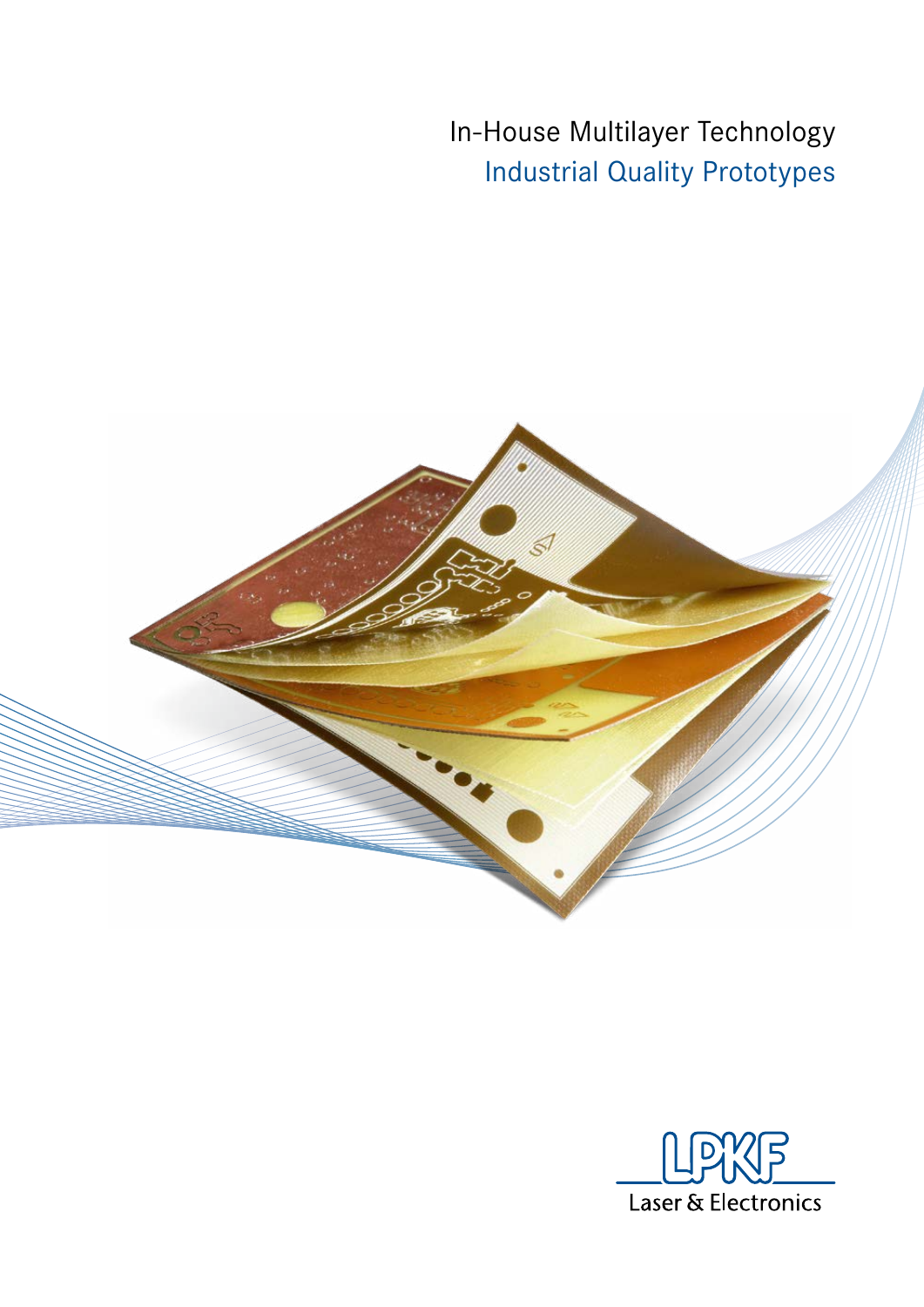

# Multilayer Boards from Concept to Reality in a Few Hours

The key to quickly turning circuit layouts into market-ready products is producing prototypes in your own lab. LPKF offers proven solutions for improving time to market; the LPKF prototyping line makes producing small batches or multilayer prototypes easy – even when it comes to RF circuitry, and flex-rigid PCBs. Concepts become functional solutions in a matter of hours.

# **Prototyping PCBs with Multiple Layers**

Multilayers feature several layers laminated into a single PCB. The outer layers of a multilayer typically consist of PCBs structured on one side only; the material of the inner layers is coated on both sides. Insulating layers, so-called prepregs, are inserted between the layers. Through-hole connection for up to four layers can be achieved with LPKF ProConduct conductive paste without additional equipment. For multilayers with up to eight layers, galvanic throughhole plating is recommended.

Heat and pressure are used to laminate the outer and inner layers together. Vacuum sucks any remaining air between layers and thus prevents the formation of air bubbles. Pressure plates and pads ensure the pressure is properly distributed throughout the pressure die. The high temperature melts the prepreg resin when laminating the substrate, providing an ideal connection. To ensure the resin can flow properly, the prepregs are 15 mm shorter than the base material. This circumferential edge must be taken into account when structuring the PCBs.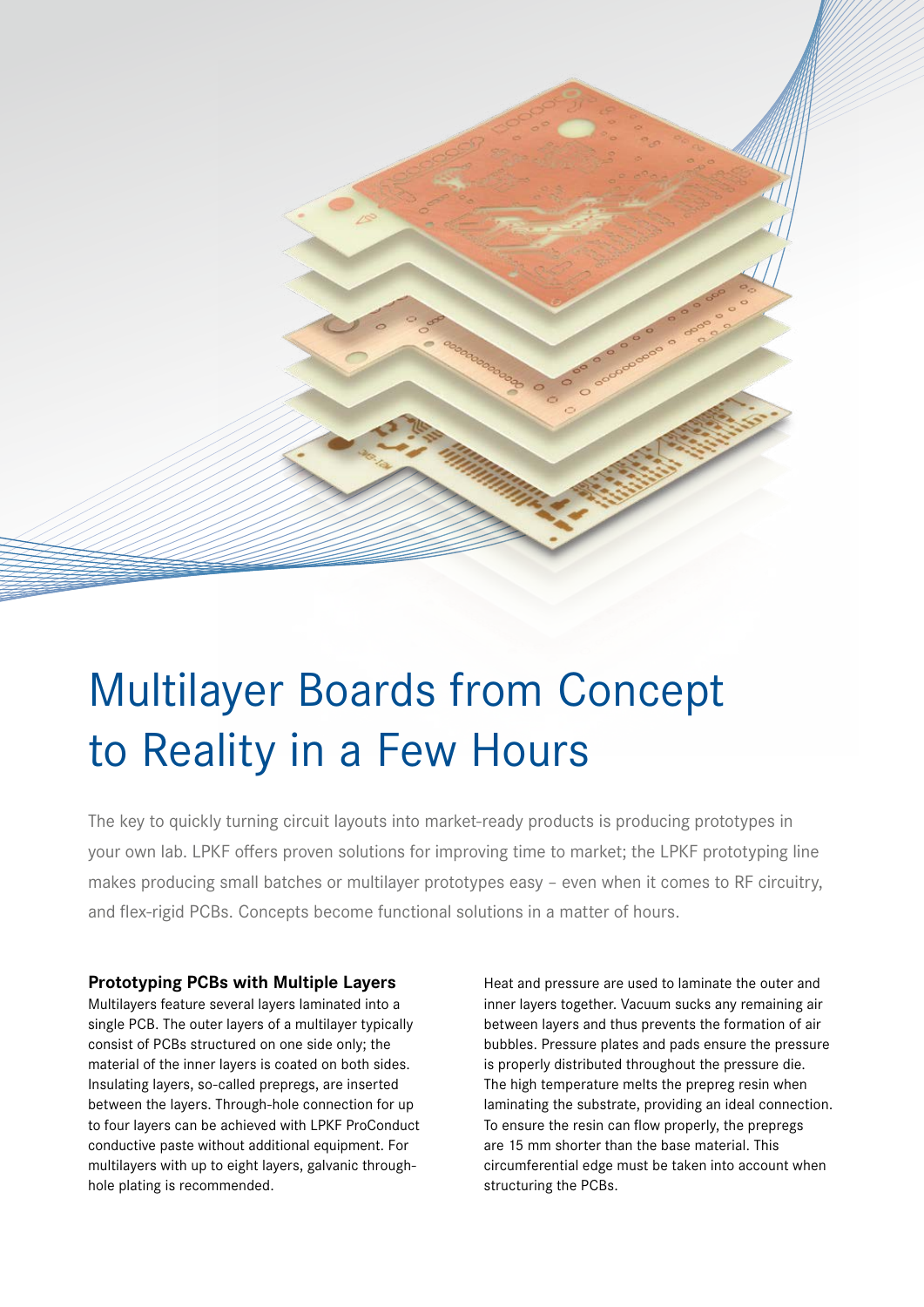# **Structuring**

Using the layout data, a LPKF ProtoMat milling plotter structures the PCB tracks onto the substrate's material. Assisted by the automatic tool change and a camera for capturing fiducial marks, it is executed layer by layer ... virtually automatically.





# **Laminating**

Once the structuring process is complete, the layers are stacked and accurately aligned. "Prepregs" insulate the PCB tracks between layers. During laminating the prepregs bond the layers. The hydraulic press LPKF MultiPress S4 is used for laminating. Its preset or freely programmable processing parameters (temperature, pressure, vacuum, heating and cooling ramps, and time) deliver perfect results.





# **Through-hole Plating**

The electrical connections for the individual layers form the final circuit. Through-holes are drilled using the LPKF Proto Mat milling plotter. The LPKF ProConduct is used for the electrical connections – a reliable and particularly conductive paste.









approx. 120 min **approx. 120 min**